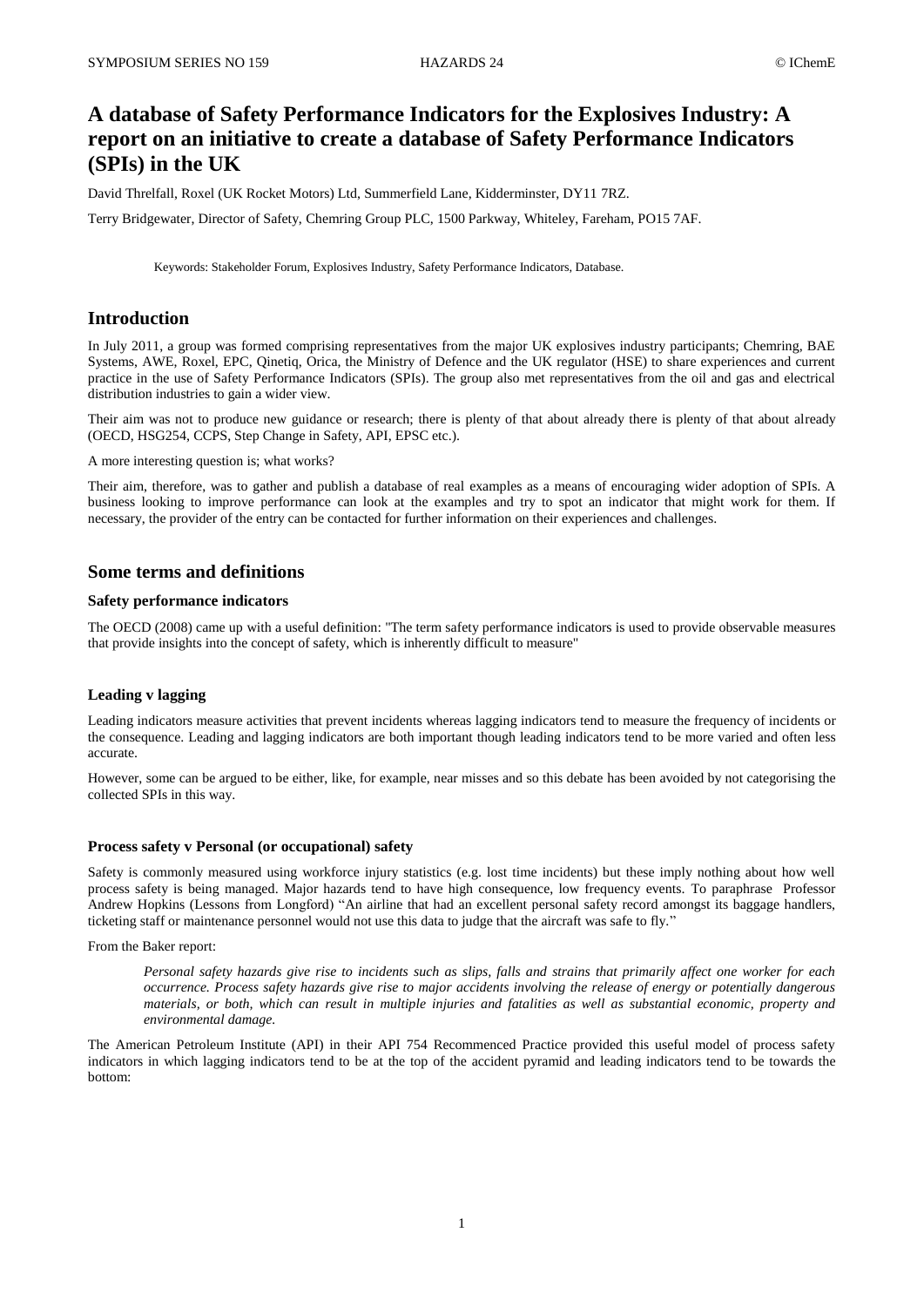

Figure 1. API 754 Model of process safety indicators

In a major hazard industry something is needed that demonstrates that the planned prevention and consequence barriers are in place and are working. SPIs must provide assurance that major hazards are being managed.

We therefore wanted to be sure to get as many *process* safety indicators as possible.

# **Collecting the indicators**

The Stakeholder Forum participants ranged in size and scope of operations; and included multinational PLCs, UK subsidiaries of international groups and government organisations.

All the participants were at a different level of understanding and implementation of Safety Performance Indicators, although all companies had safety management systems in place.

Previous work has been carried out within the explosives sector (Threlfall 2012, HSE 2010, Sugden 2009 & Ferguson 2008) and other industries (for example Lauder 2012, Beale 2009, HSE 2006, 2011a, 2011b, IAEA 2000).

The group held several sessions each focusing in on one of the following agreed subject areas; leadership, culture, process safety, competence, audit and compliance. The team collected all indicators in use at participant companies and others that representatives were aware of.

135 different indicators were recorded with the following noted for each in an Excel spread sheet:

- The SPI;
- The organisation using it;
- Background;
- What it is measuring;
- Typical sources of data:
- The status of the SPI (new, embedded or discontinued);
- Frequency of reporting;
- The amount of effort required to produce the report;
- Target stakeholders;
- Method of presentation;
- Does this indicator influence the actions of target stakeholders?
- How easy is it for senior management to influence the indicator;
- Safety and other business benefits;
- Problems or challenges.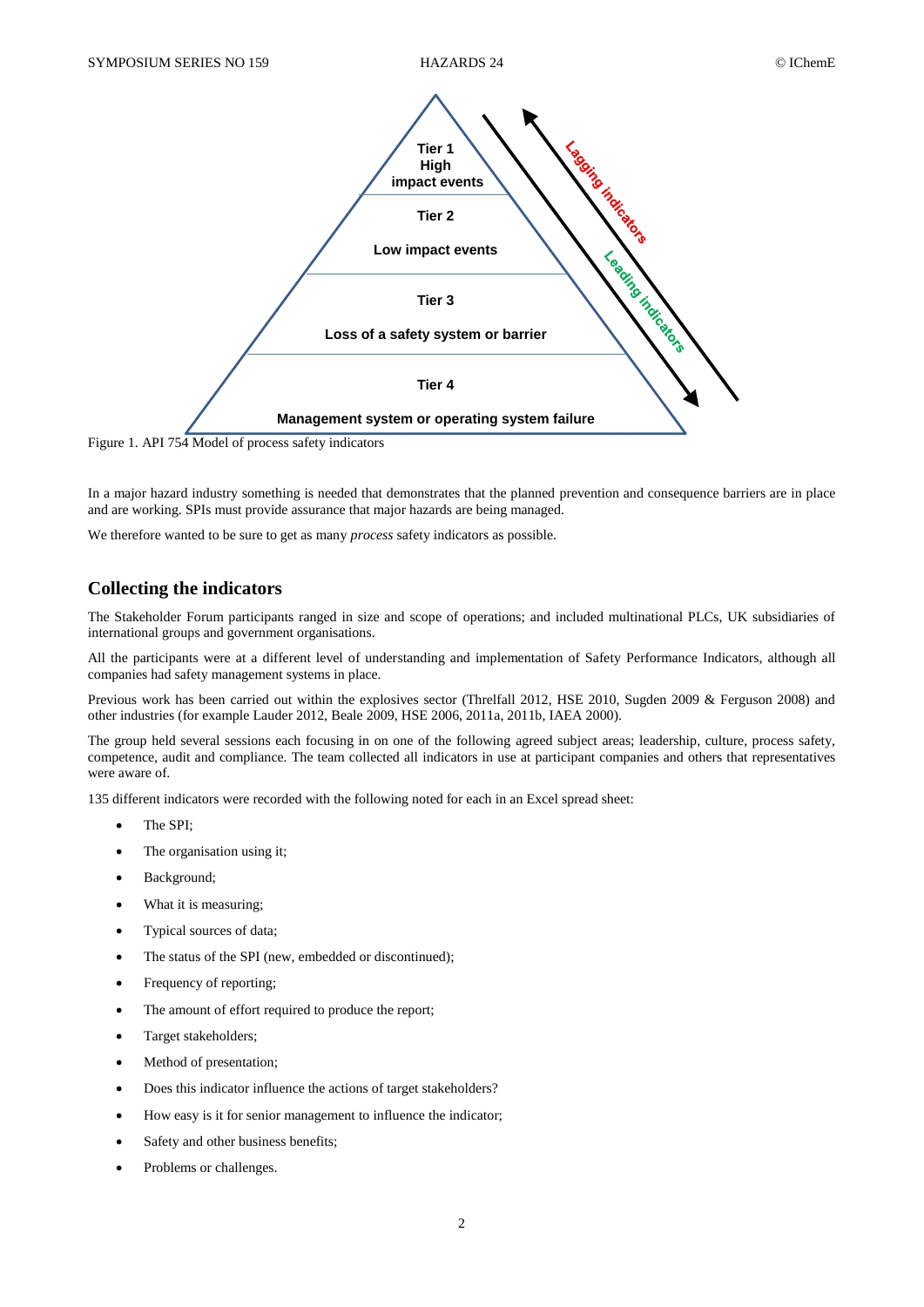Microsoft Excel was chosen rather than something more advanced to ensure that the information was accessible to all sizes of organisation.

The maturity of the indicators varies. Some have been recently introduced and their value not proven and there are others that have stood the test of time.

The group considered the amount of effort required to collect the data, the ease of verification (during an audit for instance) and the impact on management when presented. They had to be credible, compelling and drive improvement.

The spread sheet looks like this:

| <b>CENTER</b><br>PERFER<br><b>PROCZ35</b><br><b>UPTER AM</b><br><b>MEEDING</b><br>÷ | T PH<br><b>CATEGORY</b>                | œ                                                                                                      | <b>Manufacturer</b><br><b>REATING OF THE</b><br><b>Chairman more</b><br>marked and an<br>distances at | SAFETY DENEFITS AND OTHER<br><b><i><u>SECURE SILES ARRIVED</u></i></b><br>٠                                                                                                                                                                                                                                                                                                       | <b>PRODUCTIVE OR</b><br><b>CHARLE BELL'S</b><br>÷                                                                                                                                                                | <b><i>PLACE DISTURBATION CONTROLS</i></b><br>×                                                                                                                                                                                                                                                              | THINGAL GOVERNS OF<br><b>DATA</b>                                                                                                                         | <b><i>URTH MURDERWEIGHT 25</i></b><br><b>GESCHICED TO PRODUCE</b><br>THE NETWORT COAST<br>Ears / Fully automated.<br><b>Medium consider</b><br>automated Different -<br>data managements and<br>massakakee required) | <b>THE REPORT OF THE</b><br><b>MORRIS CIE CIRCLE</b><br><b>PHATEMENTS</b> 101<br><b>HAWAIA MENTE</b>                                                                                                              | <b>HOW CASY IS IT</b><br><b>FOR SENIOR</b><br><b>MANUFACTURERS</b><br><b>TO MARLINE MCK, EVAL</b><br><b>INTERNATIONS</b><br>$\overline{a}$ |
|-------------------------------------------------------------------------------------|----------------------------------------|--------------------------------------------------------------------------------------------------------|-------------------------------------------------------------------------------------------------------|-----------------------------------------------------------------------------------------------------------------------------------------------------------------------------------------------------------------------------------------------------------------------------------------------------------------------------------------------------------------------------------|------------------------------------------------------------------------------------------------------------------------------------------------------------------------------------------------------------------|-------------------------------------------------------------------------------------------------------------------------------------------------------------------------------------------------------------------------------------------------------------------------------------------------------------|-----------------------------------------------------------------------------------------------------------------------------------------------------------|----------------------------------------------------------------------------------------------------------------------------------------------------------------------------------------------------------------------|-------------------------------------------------------------------------------------------------------------------------------------------------------------------------------------------------------------------|--------------------------------------------------------------------------------------------------------------------------------------------|
|                                                                                     | Laudership                             | <b>Students of division</b><br><b>REPORTED HOURS</b><br>completed (insidential)<br><b>Marketing</b>    | Entertoint                                                                                            | I Democratizes to the protocol that the<br>dealers as interested and Last.<br>EPhothomas an undecerated his of the<br>solderizes response to the Chautiers.<br>himpsoper.communication widmigs 4<br>Driedseis und challenge der standards an<br>promote mercoversers is the workplace.<br>Vegetoved containable and that helps<br>all apparent milita from your<br>ACCOUNT WINDOW | The challenge last with the<br><b>Institute the Miles Review</b><br>profit dated in the Fig. London's plus<br>We beginning to be the and<br>what is                                                              | This is about containing of your<br>recently workplears visit, audit or<br>trapportion by nach deaders. The<br>vicking a seasons and members<br>awking disturbed by nervous<br>rhanspersons through<br>prings are the first education and spinkle.<br>this packbook and guilts.<br><b>CONTRACTOR</b>        | Disorder contacted mostly<br><b><i>Product in the contract of the contract of the contract of the contract of the contract of the contract of the</i></b> | Company rich director<br>recording Educations<br><b>CONTRACTOR</b>                                                                                                                                                   | Mamber of Hopwelloks, USB)<br>well asked a to programmer with Pressures and inferi-<br>a traffic light.                                                                                                           | commitment of directors!                                                                                                                   |
| <b>PEIGHTLE</b>                                                                     | plan is a supported to a<br>Laudership | Leadership pictures<br><b>Russian of rule auto</b><br>dissurational<br>complaint                       | Firmanial                                                                                             | Floris are about UNI 1silk safe' discussioner discussionering in a high-enough. Europheen risined to sederate a<br>at the workplace recorded per month. This goalite<br>has intensived the datety culture and<br>scelesione standards<br>ingrevement is the cares culture keys.<br>knowledge affection quality.                                                                   | Direct as Frequent<br>and a hear upstrakthent.<br>Kingang the poop at mix-<br>going and the carera<br>Each best non-mobilize incl the<br>tale park discounties will<br>speed 4 to discuss per<br><b>Walshire</b> | aritment is ploting processing. There allow completion of it.<br>tulk stake distancesions; monthly by<br>disclose, insulagers, expendence<br>and other personnel. (Bill people)<br>disturations at the workplace on<br>Ford dately can be started to<br>Heough inducing consents and<br>offices.<br>- - - - | regionships for the horizon and individual wines approximation on a<br>Adults or                                                                          | <b>THE REAL PROPERTY OF STREET</b><br>Prejot calledo yer) intercen-<br>databasic series Easy                                                                                                                         | Data to adjustment and with-<br>nambers and ballic lights.<br>Periodic reports on the type<br>of valves money decounted.<br>Listing of the 300 perints anti-<br><b>JADOMETAK CAR</b><br>Воодорова переоданны Евн. |                                                                                                                                            |
| <b>BASE OF BUILDING</b>                                                             | Leadersting                            | <b>THERMANY</b><br><b>TALIST &amp; ADDRESS WHO ATTITUDES</b><br>chaired by Managine<br><b>Circular</b> | Established                                                                                           | <b>March Lesberg as Expressions</b><br><b>WEIGHT HEATER WATER</b>                                                                                                                                                                                                                                                                                                                 | <b>Normal</b>                                                                                                                                                                                                    | WD electric chair all calves<br>messing to dehood rate<br><b>Lockingtowell</b>                                                                                                                                                                                                                              | Minutes of meetings<br><b>TAR PARTICIPANT</b>                                                                                                             | <b>Kate</b>                                                                                                                                                                                                          | TV MEN: NORTH WHITE MOVES                                                                                                                                                                                         | <b>Kata</b>                                                                                                                                |

Figure 2. Extract from the Forum SPI spreadsheet

Some of the 135 SPIs were very specific to an organisation, were difficult to manage, had overlap or were of less value. However, we did not want to lose this information and so these were placed into a 'Reserve List'.

The remaining 80 SPIs were organised into separate sheets within Excel as follows:

- People (leadership, resources, culture, training and competence);
- Processes (incident reporting, audits, procedures, risk assessments, alarms, contractor safety, emergency preparedness, management of change, permits to work, waste, etc.);
- Plant Integrity (planned and reactive maintenance, workplace inspections, safety critical equipment identification).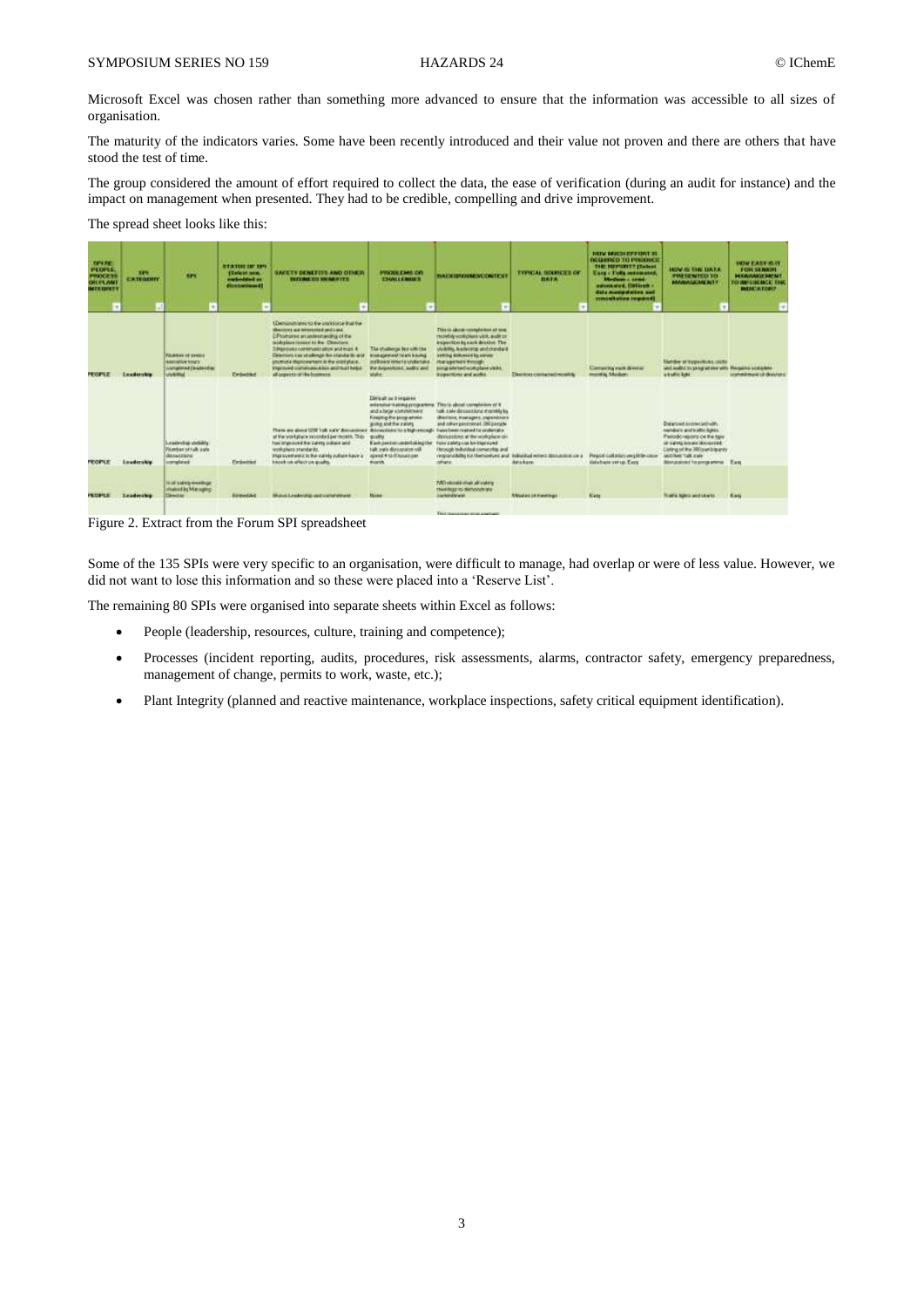The Excel tabs look like this:





# **Extracts from the database**

#### **People**

#### *Leadership*

Senior management (Executive level) safety engagement is being measured at several sites, by auditing workplace visits or delivery of 'toolbox' safety talks against a target set by the board. The quality and effectiveness of these visits is very hard to assess but felt to provide value. To be fully effective, management must also be supported by active promotion of a process safety throughout the organization by being given time and resource to listen to message from the workplace and take action.

The key benefits from visible Senior Management engagement in safety were felt to be:

- Demonstrates to the workforce that the Directors are interested and care
- Promotes an understanding of workplace issues to the Directors
- Improves communication and trust
- Directors can challenge the standards and promote improvement in the workplace

#### *Safety Action Close Out*

Measurement of 'safety action' close out against action raised during inspections, is used widely across many participants. These can range across workplace, company and national regulator inspections, and are usually time bound for completion.

Safety actions are raised from many sources, and every action closed should make the organisation a little safer. A falling close out rate is a strong indicator of a wider problem.

### *Safety Culture*

Determining the workplace safety culture through employee surveys or observational studies has proved very difficult and can be very subjective (influenced by employee short term dissatisfaction). Some of the larger organisations in the forum have used Pulse type surveys and the HSL / HSE Safety Climate tool questionnaire approach.

#### *Training and Competence*

There were very many attempts to find suitable measures, with over twenty options being explored. Monitoring training attendance and 'knowledge' is relatively easy! Measuring competence and attitude is very difficult. Most companies had a variety of measures for SHE training attendance (operators) and SHE training delivered (management). Where suitable HR resource is available then an audit of operators training records against assigned job responsibilities and activities can be done.

Initial and 'refresher' training delivery was measured across all Organisations. This can be through formal classroom session, hazard demonstrations or 'tool-box' talks.

The approaches taken to measuring competency performance can be grouped together as;

- % staff rated / assessed to be 'competent'
- % staff who have had competency assessment
- % availability of suitably competent staff / supervisors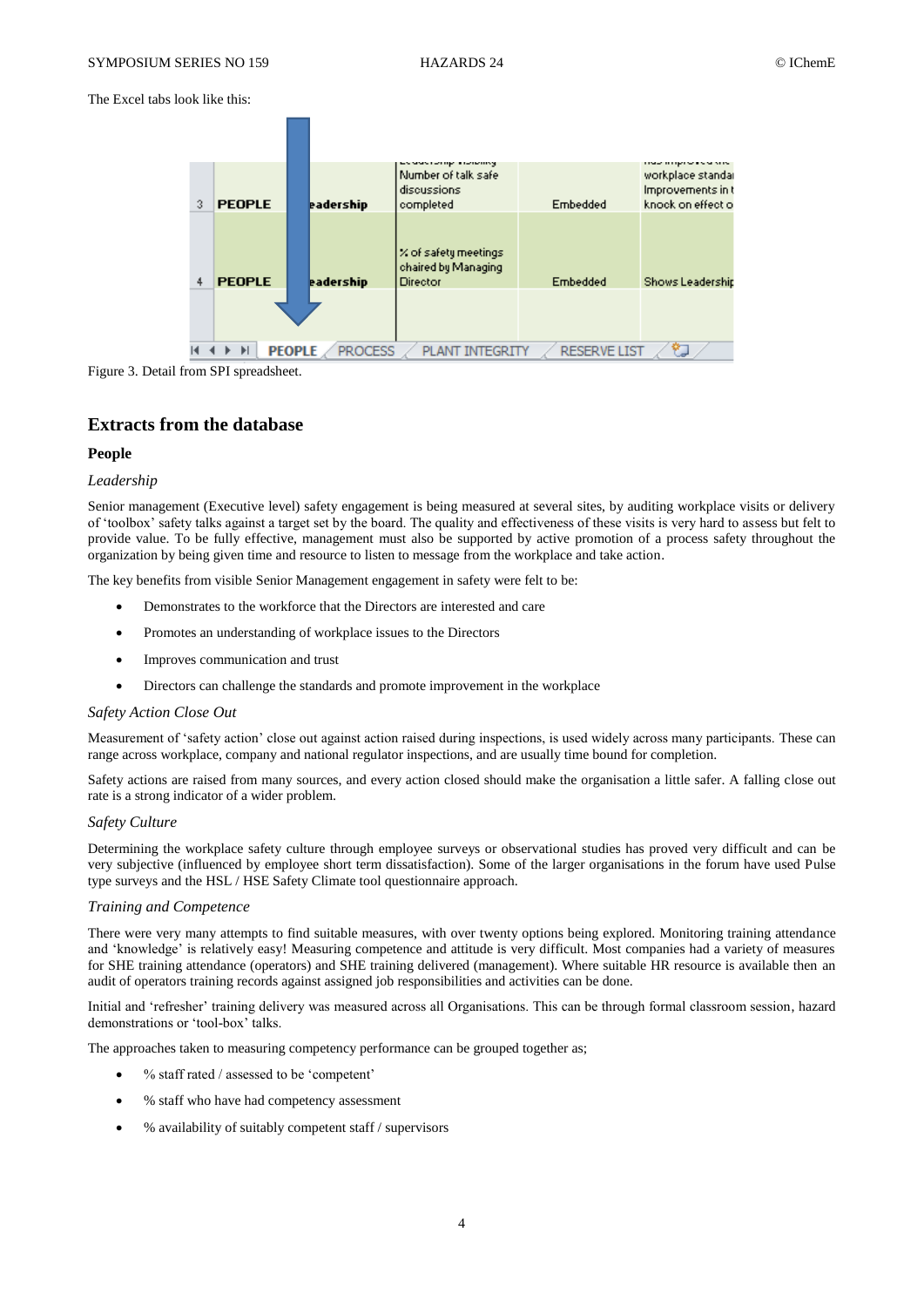### **Process**

# *Near Miss Reporting*

Near miss reporting was one of the few measures with universal appeal and existing recording systems, as a key source of information from the 'base' of the accident pyramid. This acts as a very powerful leading indicator however the Forum found that where targets for the number of reports have been set then this can generate trivial reports that obscure more serious incidents. Specific Near Miss indicators have been defined such as:

- Failure to wear correct PPE
- Observation of unauthorised activities
- Number of Loss of Containment incidents
- Lack of valid risk assessment
- Number of near misses linked to Major Accident Hazards

The Near Miss reporting system can also be mined to help root cause analysis, and where past accident studies have identified common causes these can be investigated separately.

Recording Lost Time Accidents (LTAs) and Accident Frequency Rates acts as a Lagging indicator, for a small organization (or using a small dataset) one-off minor accidents, such as slips, trips and falls, can skew the value. However the link between Near Miss reporting and LTAs has not proved to be robust when used as an indicator. The reliance on accident data in the past has distracted organisations from fundamental issues of process safety (Baker (2007).

At the level between Near Miss and Minor Incidents – Loss of Containment incidents were selected to add detail to near miss reporting. Where a process involves hazardous materials then a loss of containment is a very common precursor to a major accident.

Timely investigation of incidents is used as an indicator within one organisation, this helps prioritise actions to prevent serious incidents in the future.

# *Risk Assessments*

The maintenance of a Risk Assessment review schedule with indicators based on meeting a required number or proportion of reviews was another 'universal' indicator. The terminology and the management systems differed between participants, depending on their access to database and document management systems.

Indicators used for monitoring performance for maintenance of 'suitable and sufficient' risk assessments' are:

- % of reviews completed to schedule
- % of hazardous activities assessed
- % of Risk Assessments beyond review date

A large number of reviews present a challenge, prioritisation of assessments into low, medium and high risk can be used to spread the burden.

# *Procedures*

Operating procedures and method statements should reflect the controls determined by the risk assessment process. A very similar suite of performance indicators are used for procedure and method monitoring:

- % of reviews completed to schedule
- % of hazardous activities with suitable procedures
- % of procedures beyond review date
- Compliance of workplace to procedure

# *Audit*

A high quality audit scheme is needed to demonstrate compliance with safety standards, procedures and housekeeping. Audit scores (running averages and trends over time) and the completion of audits to schedule provide key performance indicators.

### *Contractor Safety*

Only two companies have defined indicators for the performance of contractor safety, both relying on auditing by the company of the contractor. One company reaches a safety performance score by observation of adherence to method statements in the workplace and the other measures incidents with contractors as causal factor. Checks are also made of a contractor's safety certification and equipment.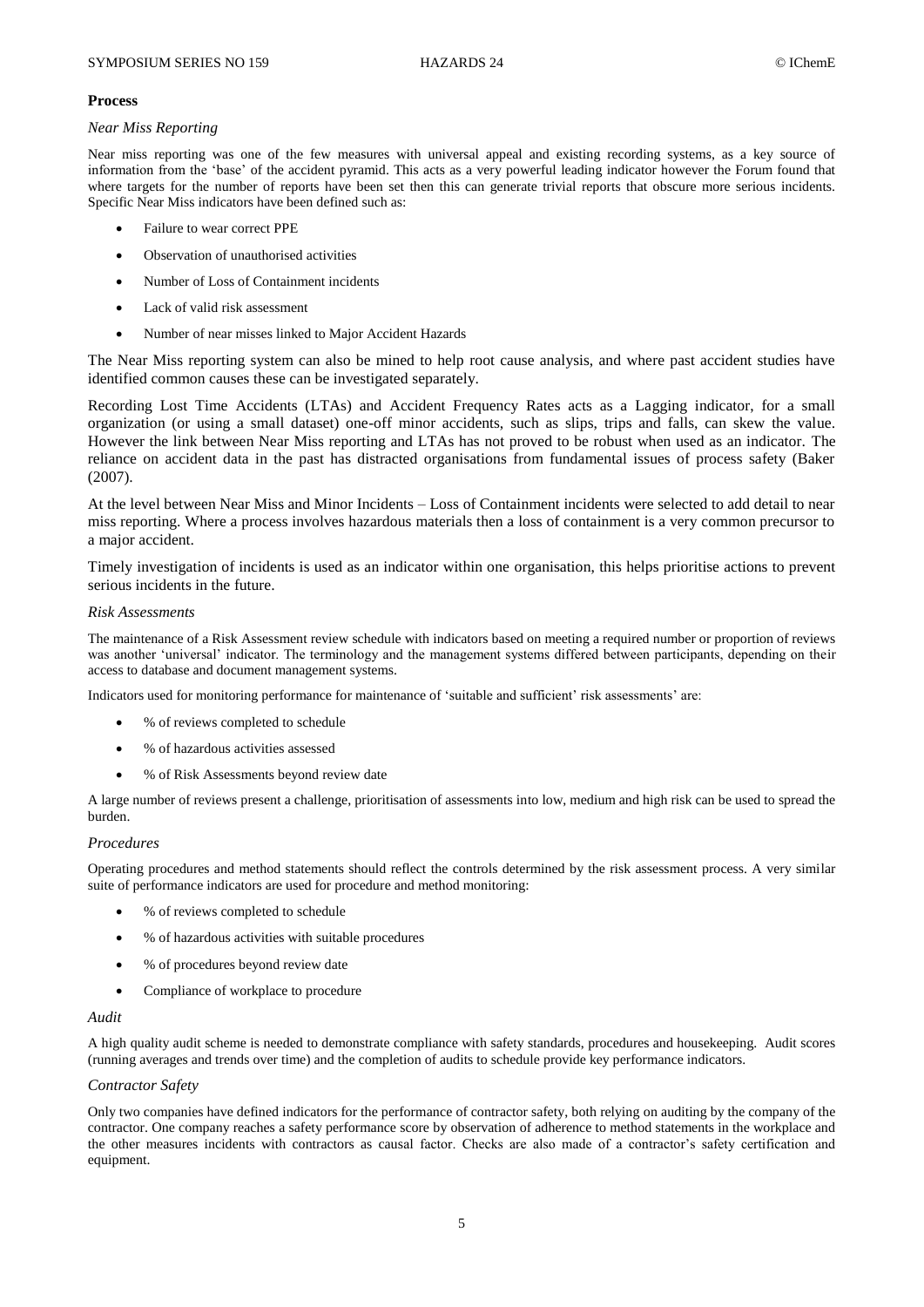#### *Emergency Preparedness*

Although not an accident prevention barrier, the quality and rapidity of emergency response can mitigate incidents and prevent escalation. Several companies have indicators based on adherence to exercise schedule for fire and evacuation response.

#### *Management of Change*

The development of SPIs around Management of Change was judged difficult by all the participants. All relied on an audit of the process, some examples are given below:

- Number of changes in-line with procedure
- % of audits carried out to schedule
- % of changes that were unauthorised
- % of changes were control measure found inadequate

The audit is post change so a lagging indicator, and also resource intensive. As Management of Change has been identified as a critical element in several major incidents the forum is keen to bring it forward to a leading indicator.

#### *Permits to Work*

The performance of the permitting system is assessed by an audit review of permits in place or after 'completion'. As with all the measures that rely on collecting data through audits and inspection this requires a significant input of time by competent assessors, examples are given below:

- Score from audit of permits correctly issued, signed, returned and closed
- Number of incidents arising from permit to work failures

# **Plant Integrity**

#### *Planned Maintenance*

Where the Forum companies maintained a Planned Preventative Maintenance (PPM) management system this provided a rich source of data for developing metrics:

- Outstanding tasks
- Overdue priority (safety critical) items
- Service schedule adherence
- Calibration schedule adherence for instruments
- Availability of essential spares

Several companies run campaign or batch type processes where pre-run / pre-operation inspection scores can be used instead of a PPM schedule.

The explosives industry has been through phases of expansion and contraction in the past, and in general is operating ageing plant across a shrinking number of sites. The management of ageing plant is central to maintaining safe operation; alongside PPM the use of Non-Destructive Testing (NDT) inspection to determine integrity of assets can provide very valuable indicators. Where an asset has an expected rate of change for integrity (e.g. wall thickness or vibration) NDT results can feed directly into a graphical plot of results (change over time) identifying out of tolerance results immediately.

#### *Reactive Maintenance*

The performance of the PPM system may also be monitored through availability measures however setting a suitable benchmark across new and old equipment can be difficult. Examples from the database are given below:

- Time to Repair
- $\bullet$  Lost Time
- Breakdown rate (unplanned outages)
- Failure to function on demand (alarms & safety systems)

Reactive or unplanned maintenance carries additional pressures and risks compared to planned maintenance.

### *Safety Critical Equipment Identification*

Identifying safety critical features of operational assets is fundamental to a comprehensive PPM and calibration schedule. Performance indicators suggested are the creation of a Safety Critical Equipment list, and the on-going percentage of Safety Critical Equipment with an up-to-date process safety review (such as Failure Modes Effects and Criticality Analysis).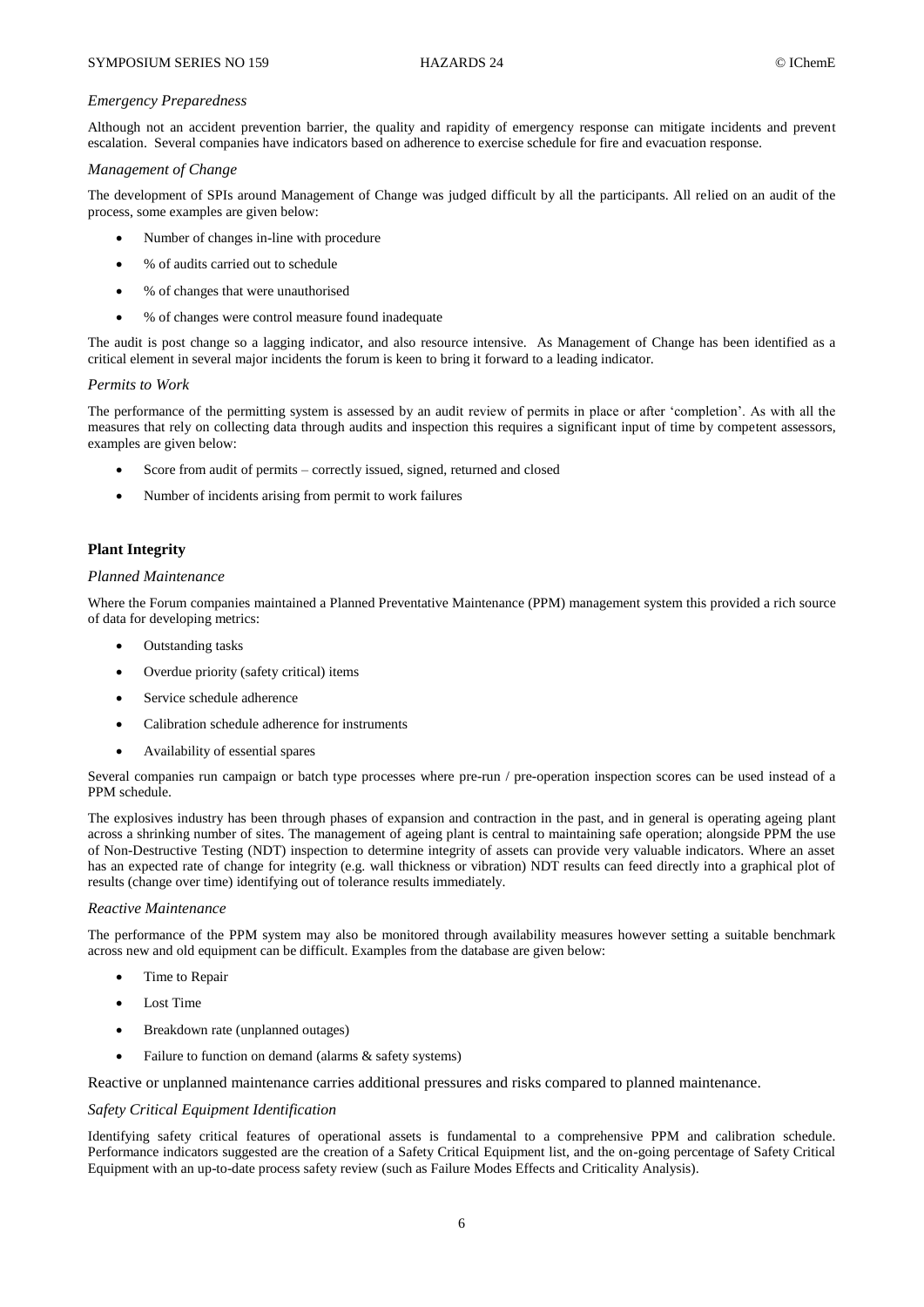### *Workplace Inspections*

A wide range of measures are in place for indicators classed as workplace inspection. These are measures derived from an independent view of local (manufacturing cell or team) safety performance. They are broad and cover such things as:

- Number of inspections completed to schedule
- Quality of housekeeping
- Inspection score
- Number of adverse reports from inspection
- All equipment meets specification
- % actions from previous inspections completed on time
- Statutory inspections up-to-date

# **Discussion**

The Forum discovered that:

- 'Leading' indicators, those that measure pre-cursors to incidents or near misses, are harder to collect they can take a lot of time and effort; we are trying to develop measures to identify the early signs for very low probability incidents. Most leading indicators require proactive collection of data, such as audits or inspections. Leading indicators are also often measuring against a poorly understood target. Even where legislation sets a target, such as review of risk assessments, is this appropriate for the process?
- It is very difficult for an external group; for example, corporate auditors, to verify SPI data. Reporting bias (good news) can often lead to conscious or unconscious skewing of targets, data and analysis;
- Setting targets for lagging SPIs is a problem. It is a little easier for leading indicators (but harder to verify that target performance has been achieved). How many near misses or minor injuries (LTAs) are acceptable? Setting targets can lead to trivial reporting to meet the quota, e.g. near miss reporting targets;
- It is more difficult to implement SPIs around 'people' issues. Behavior tends to change when observed. Surveys and questionnaires are costly and time consuming; they are also open to short term influence, such as disputes around pay or recruitment. Training (attendance and understanding) is a lot easier to measure than competence (performance 'on the job');
- The amount of resource required for SPI implementation and data collection is significant and therefore it is important to implement those that provide the greatest impact.

We discussed the possibility of having one or two common indicators that could be collected and reported by each business to provide the basis for benchmarking and comparison but, at the time of writing, this has not progressed.

# **Presentation of the indicators**

A strong visual display was used by all the Forum participants to present SPI reports. A combination of 'traffic lights', charts and line graphs have been used, depending on the nature of the data. The use of colour coding in combination with trend lines can highlight the difference between an improving reducing trend and a worsening reducing trend. Poor scores are largely accompanied with narrative to provide additional detail and highlight remedial actions.

# **Summary**

The purpose of this exercise was not to prescribe SPIs; it is for the individual company to consider what might work best for them.

We aimed to:

- Provide the explosives industry with a database and thereby inform the practical implementation of SPIs;
- Encourage wider adoption of SPIs among industry.

When considering the adoption of a set of PSPI the following should be taken into account:

- Do you collect this data (or something similar) already?
- $\bullet$  Who collects the data is it independent?
- How and by whom can the SPIs be influenced?